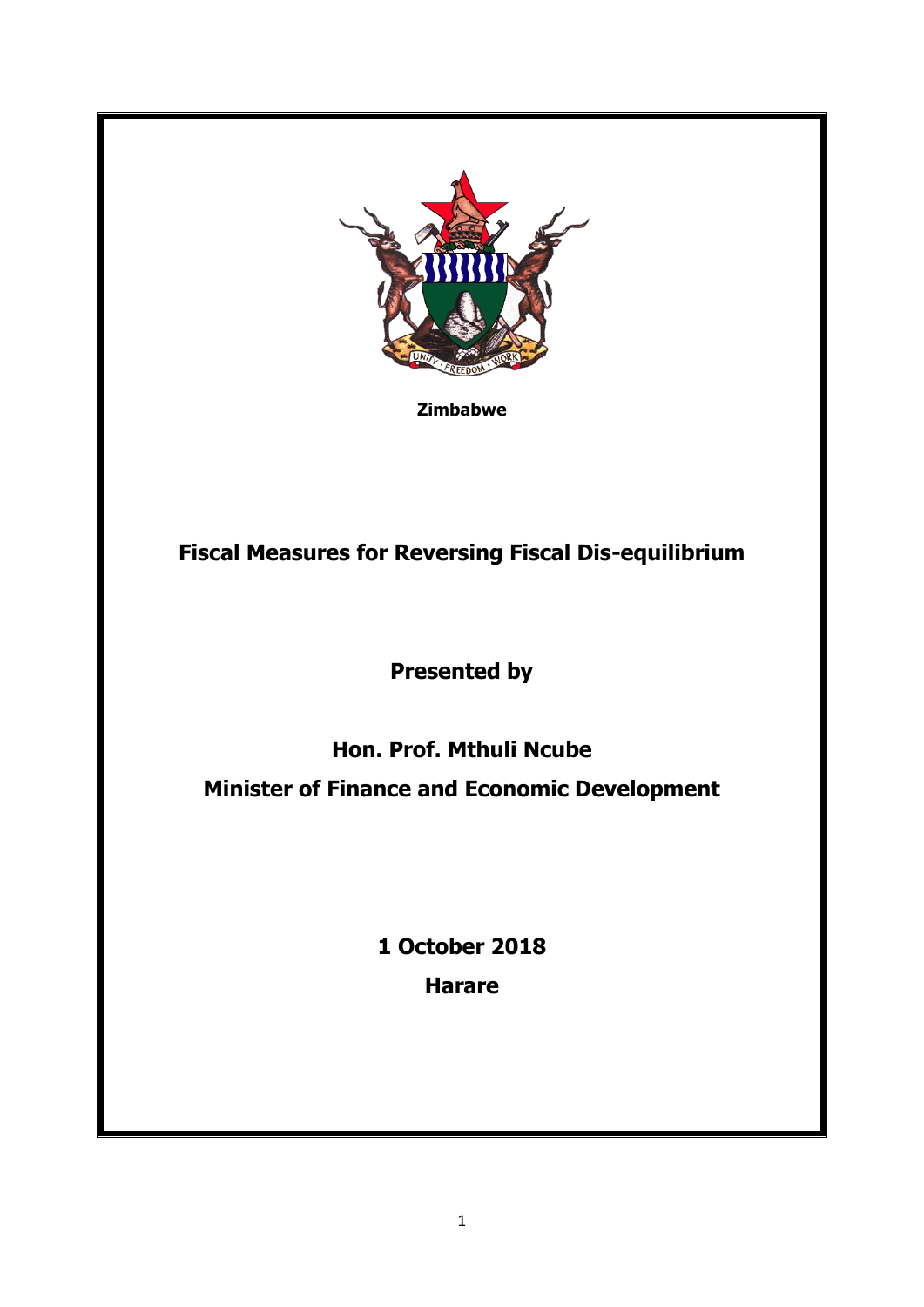# **Introduction**

- 1. The economy is showing signs of recovery albeit with a number of challenges and risks. Indications are that, the economy will grow by 6.3% against the original Budget projection of 4.5% and 4.8% estimated for 2017. With this projected growth Zimbabwe will join the "6% club" of African countries growing at more than 6% per annum.
- 2. However, the quality of the growth, which is primarily being driven by two sectors of agriculture and mining is obviously not inclusive.
- 3. Moreso, the growth trajectory faces risks and challenges which are related to the following:
	- Foreign currency and cash shortages;
	- Unsustainable high budget and current account deficits;
	- Emerging inflation pressures;
	- Slow moving re-engagement process;
	- Infrastructure deficiencies; and
	- Weak social service delivery.
- 4. These challenges are however not insurmountable. These challenges call for urgent reforms. It cannot be business as usual. Bold decisions need to be taken on the reforms front in order to stimulate growth and sustainable development.
- 5. At the centre of the above challenges, is the unsustainable high budget deficit. This challenge has had destabilising implications not only to the financial sector but to the rest of the economy.
- 6. The financing of the deficit was mainly through domestic borrowing with the use of instruments such as Treasury bills, overdraft with the Central Bank, cash advances from Central Bank, arrears and loans from the private sector.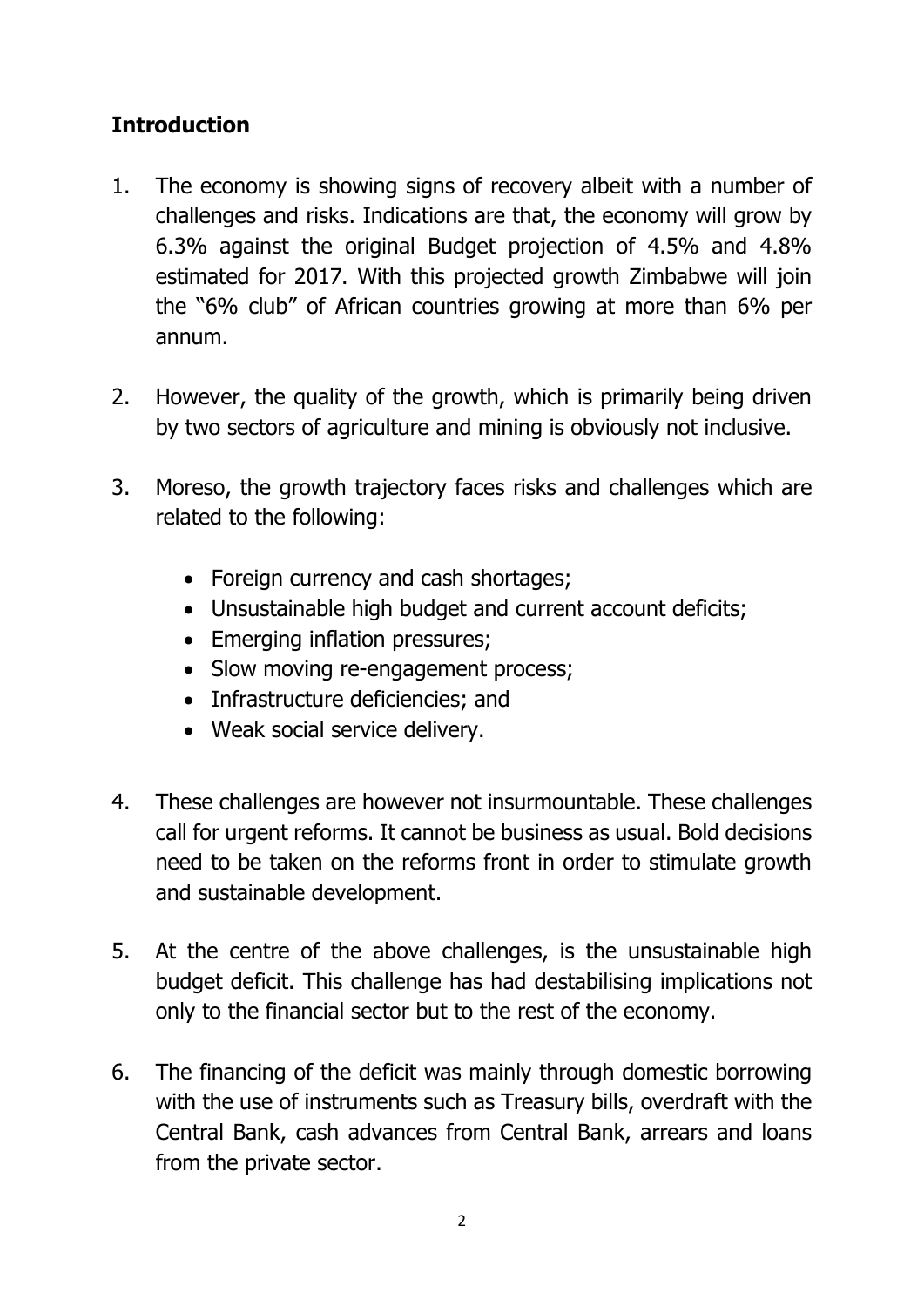- 7. Such financing mechanisms is crowding out the private sector, hence constraining production. This also increased money supply in the economy translating into exchange rate misalignment and inflationary pressures now at 4.9%, as at August 2018.
- 8. Similarly, the high deficit has ignited expansion of domestic debt from US\$275.8 million in 2012 to current levels of US\$9.5 billion against US\$7.4 billion external debt. This brings total public debt to US\$16.9 billion.

# **Way Forward**

- 9. In the context of the above developments, macro-economic and fiscal stabilisation becomes critical and urgent and should invariably target the fiscal deficit. A stable macro-economic environment is an essential precondition for growth and improvement of living standards for our people.
- 10. It allows individuals, businesses and the Government to plan more effectively for the future. In addition, it increases investment and helps to raise productivity.

# **Fiscal Measures**

- 11. In his State of the Nation Address during the opening of the Seventh Parliament, the President emphasised the need to restore fiscal equilibrium. Therefore, in order to complement and support the Monetary Policy measures that have been announced by the Governor of the Reserve Bank of Zimbabwe, I hereby announce a number of fiscal measures and fiscal roadmap.
- 12. These measures are also necessary for effective fiscal and monetary coordination in order to restore macroeconomic stability.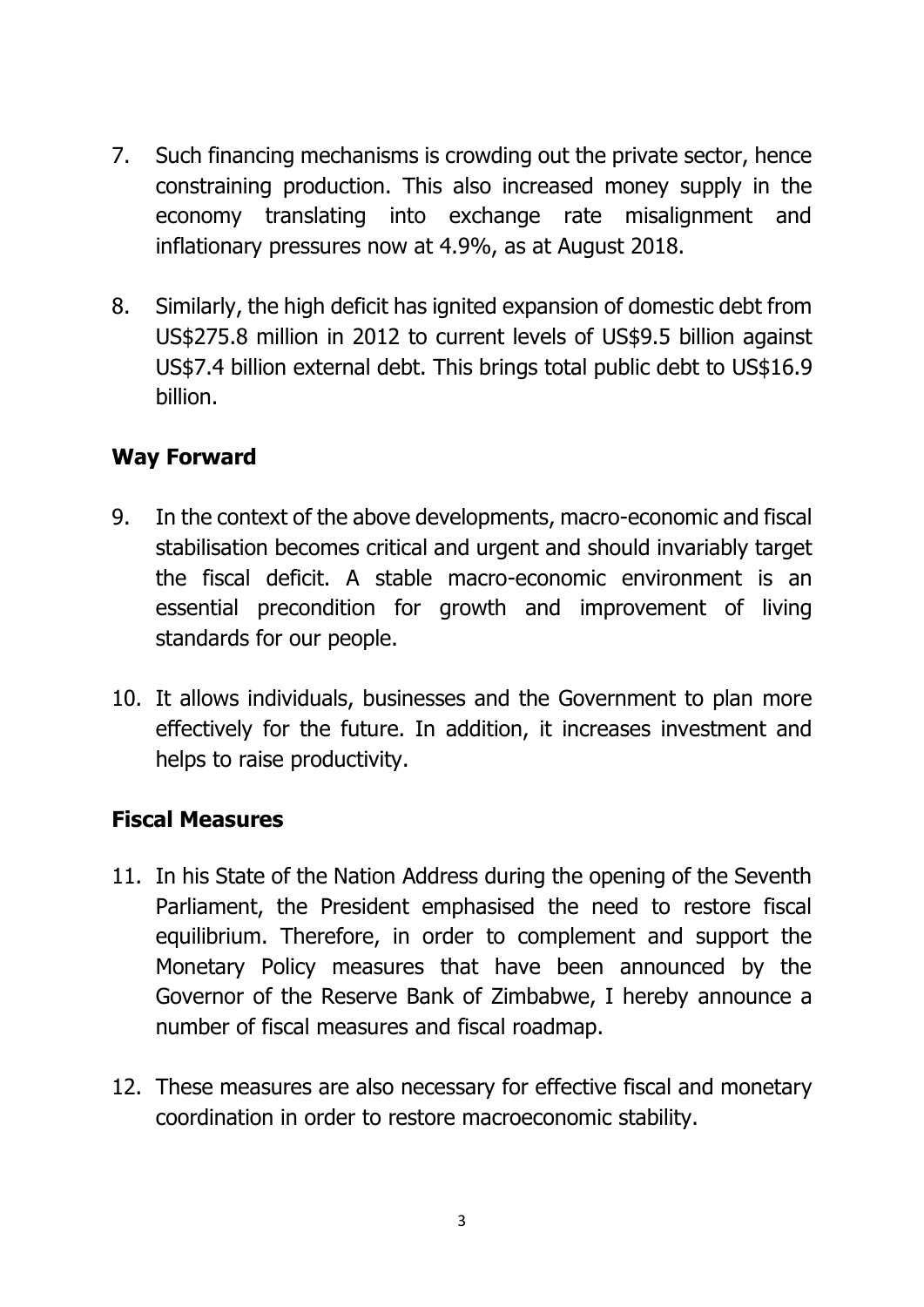13. The Budget deficit has increased over the years to unsustainable levels. Various measures need to be taken in order to reduce it, so that it seizes to be an albatross on the growth of the economy.

# **Financing of the Deficit**

### Overdraft Facility at RBZ

- 14. The overdraft with the Central bank stands at US\$2.3 billion, as at end of August 2018, well above the statutory limit of US\$762.8 million.
- 15. Consequently, Government will effectively limit the use of the RBZ overdraft facility and curtail RBZ advances to Government in line with Section 11(1) of the Reserve Bank Act [Chapter 22:15], which states that borrowing from the Reserve Bank shall not exceed 20% of the previous year's Government revenues at any given point.

#### Issuance of Treasury Bills

- 16. To date, Treasury Bill issuances have increased from US\$2.1 billion in 2016 to a cumulative US\$7.6 billion, by end of August 2018.
- 17. In 2014, Treasury Bills to GDP ratio was at 4.4% and has increased sharply to 36.5% by end of August 2018.
- 18. This is a cost to Government. Excessive issuance of short-term debt instruments at high interest rate also crowds out the private sector and compounds the increase in Government recurrent expenditure.
- 19. Accordingly, Government in its management of domestic borrowing, is reviewing the use of Treasury bills in support of socio-economic development programmes.
- 20. Going forward Treasury will seek to finance Government's vital socioeconomic development programmes by use of instruments that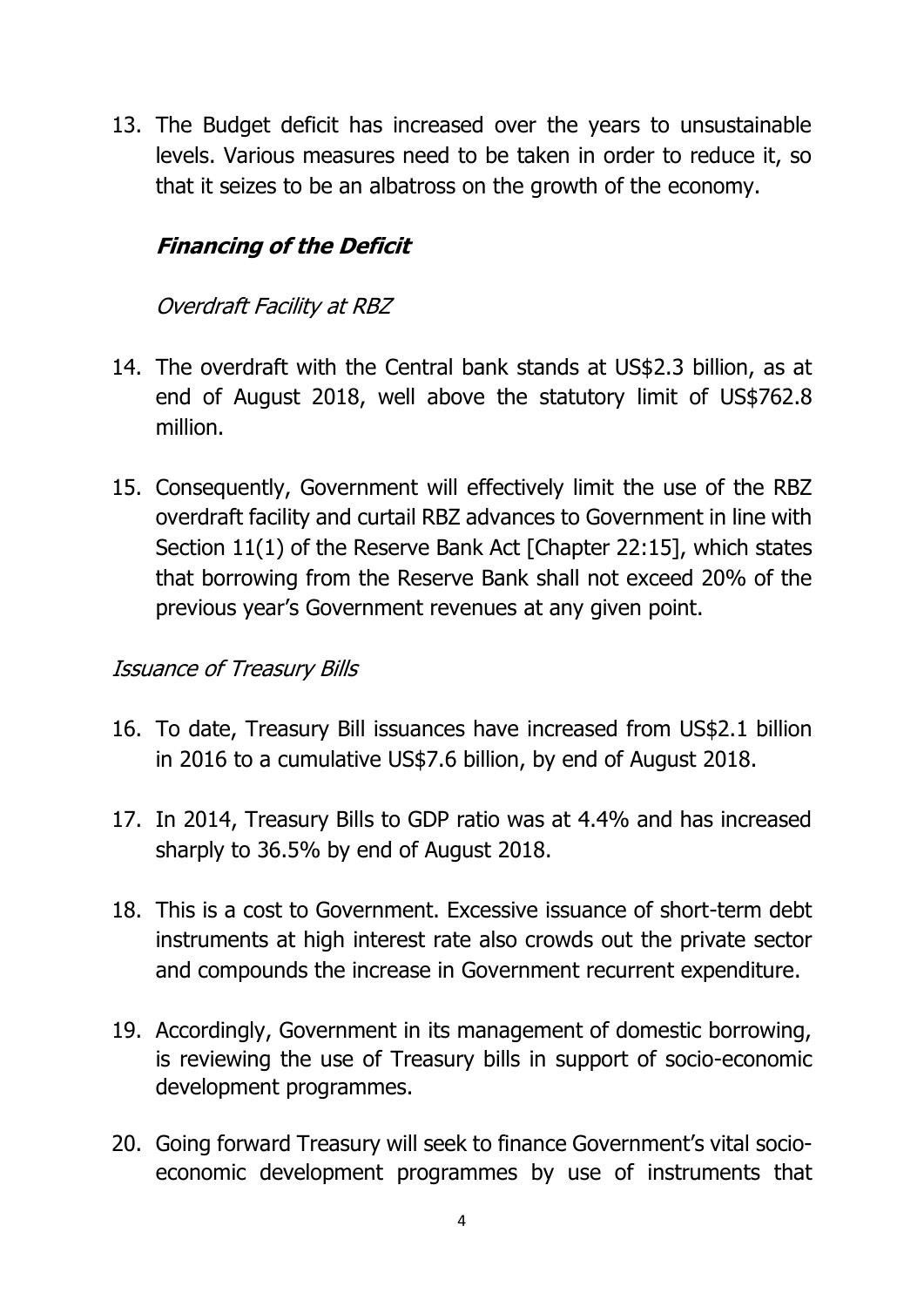"crowd in" the private sector, including public private partnerships or Government guarantees to financial institutions.

- 21. Such guarantees will only be a contingent liability to Government, unlike Treasury Bills that have a direct and immediate cash flow implication on Government.
- 22. In addition, recourse to the guarantee scheme would require demonstration by a financial institution that they have made best effort in seeking to recover the loan from a borrower
- 23. Precisely, any issuance of Treasury Bills, in the future will only be through the auction system, a more market oriented system. This will improve the process of price discovery and better pricing.
- 24. The duration profile of the current domestic debt will also be lengthened in line with inflationary expectations.

## **Infrastructure Bonds**

25. Government shall be encouraging the issuance of publicly traded infrastructure bonds in order to crowd in the private sector and diaspora participation in national infrastructure programmes. This will contribute to deepening the fixed income market.

#### **Reforms of State Owned Enterprises**

26. Government has carried out an exercise of categorising all State Owned Enterprises according to their degrees of viability, profitability and balance sheet strength. The process of privatisation will be accelerated for those State Owned Enterprises that rank highly on privatisation scale. This will not only improve their viability but also strengthen the public private partnership character of the Enterprises and generate much need revenue to government.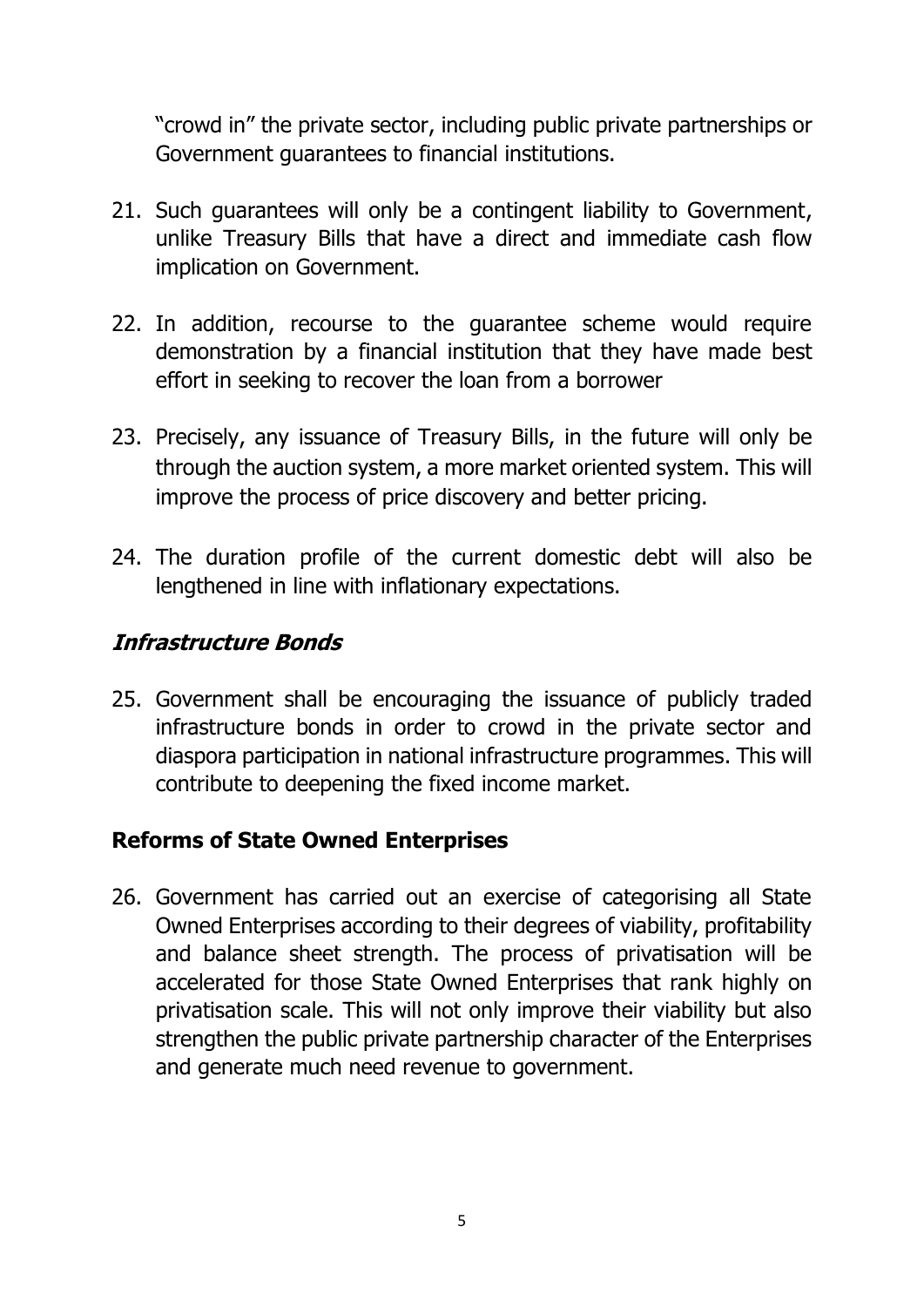# **External Debt Arrears Resolution**

- 27. Treasury is accelerating the process of re-engagement with international partners and creditors in order to clear arrears on external debt. Following the roadmap developed in Lima, Treasury is in dialogue with the international financial institutions who are our creditors, seeking to eventually clear the US\$2.5 billion owed to the African Development Bank, the World Bank and the European Investment Bank.
- 28. Simultaneously, Treasury is engaging key Paris Club creditors with a view to restructuring US\$2.8 billion owed to them. Such debt resolution will help restore the international credit standing of Zimbabwe, resulting in improved access to new external credit lines and investment flows.
- 29. Negotiation on this process will continue at the WB/IMF Annual Meeting in Bali, Indonesia from 10 – 14 October 2018.

### **Fuel Market**

- 30. The pressure on the Reserve Bank of Zimbabwe to source and allocate foreign currency for fuel consumption on a monthly basis is enormous. One long term solution is to create a world-class "Regional Fuel Dry Port" out of the Mabvuku Loading Gantry and Msasa Depot fuel storage facilities. The vision for this inland fuel port will turn it into a vital regional fuel port that will serve neighbouring countries.
- 31. An additional pipeline could also be built from Beira to the fuel storage facility in order to increase capacity.
- 32. A strategy in this regard will be developed and new investors invited, so that in the end the multiple fuel importers can source their own foreign currency in the market.
- 33. The concept of a Dry Fuel Port is an important economic development issue. The Ministry of Finance will work with Ministry of Energy and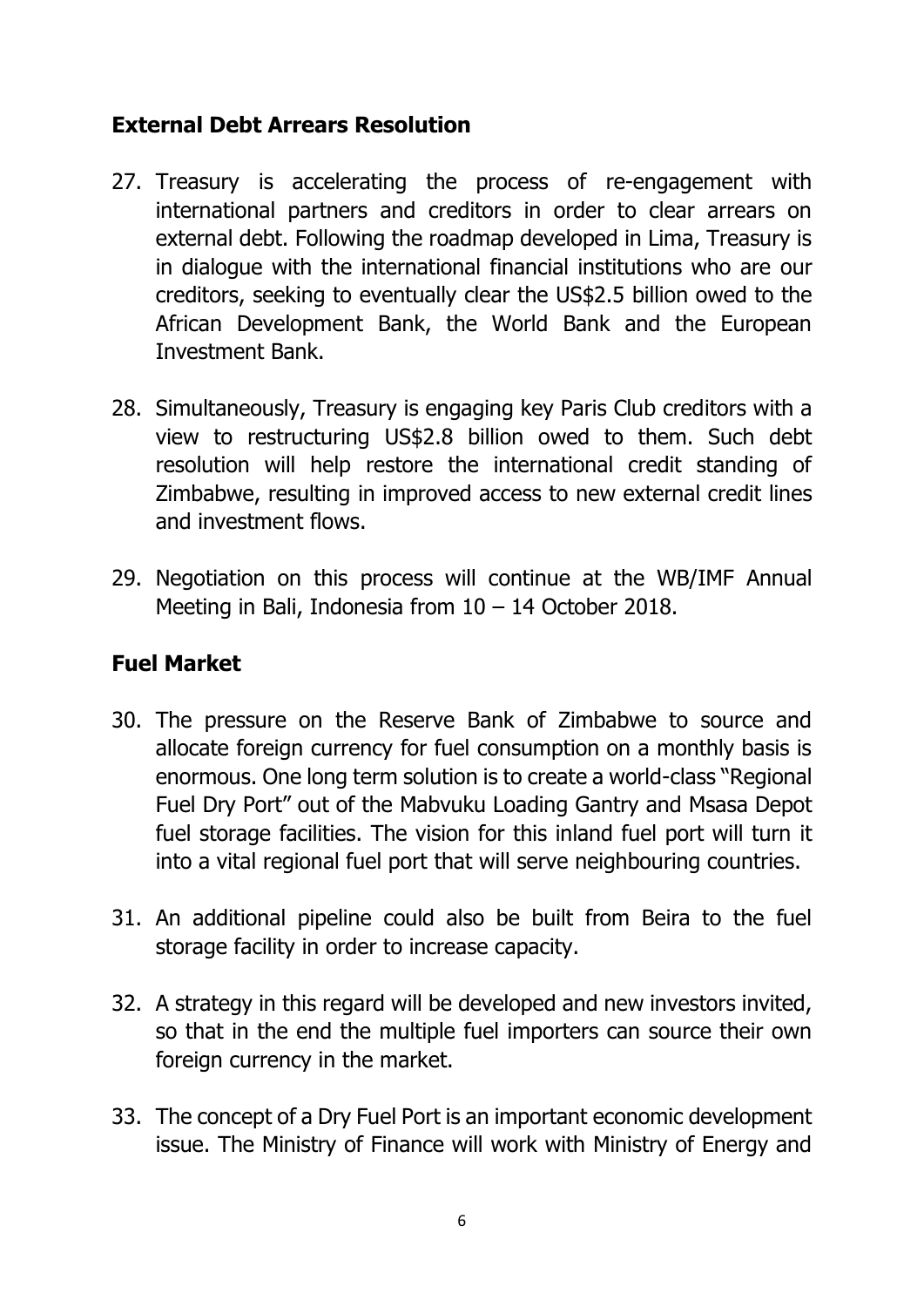Power Development in order to realise the vision for a Dry Fuel Port for the Region.

# **Revenue Collection Measures**

- 34. Treasury introduced the Intermediated Money Transfer Tax with effect from 1 January 2003 through the Finance Act 15 of 2002. The tax was set at 5 cents per transaction, which was a specific tax. However due to the increase in informalisation of the economy and huge increase in electronic and mobile phone based financial transactions and RTGS transactions there is need to expand the tax collection base and ensure that the tax collection points are aligned with electronic mobile payment transactions and RTGS system.
- 35. The information we have so far is that in 2018 1.7 billion transactions went through as compared to 50 million four years ago.
- 36. I hereby review the Intermediated Money Transfer Tax from 5 cents per transaction to 2 cents per dollar transacted, effective 1 October 2018.
- 37. I am therefore directing financial institutions, banks and ZIMRA, working together with telecommunication companies to extend the collection to all electronic financial transactions.

# **Effectiveness and Efficiency in Revenue Collection**

- 38. In order to enhance governance at ZIMRA, I hereby terminate the term of the current Board with immediate effect. I have proposed names of new Board members which are currently being cleared.
- 39. The new Board will be announced in due course. In the meantime, ZIMRA senior management will be reporting directly to Treasury. I take this opportunity to thank the outgoing Board members for the services rendered. ZIMRA senior management is hereby directed to cease all recruitment of new personnel within ZIMRA until a new Board is in place. This is to allow the new board to have input into critical appointments.